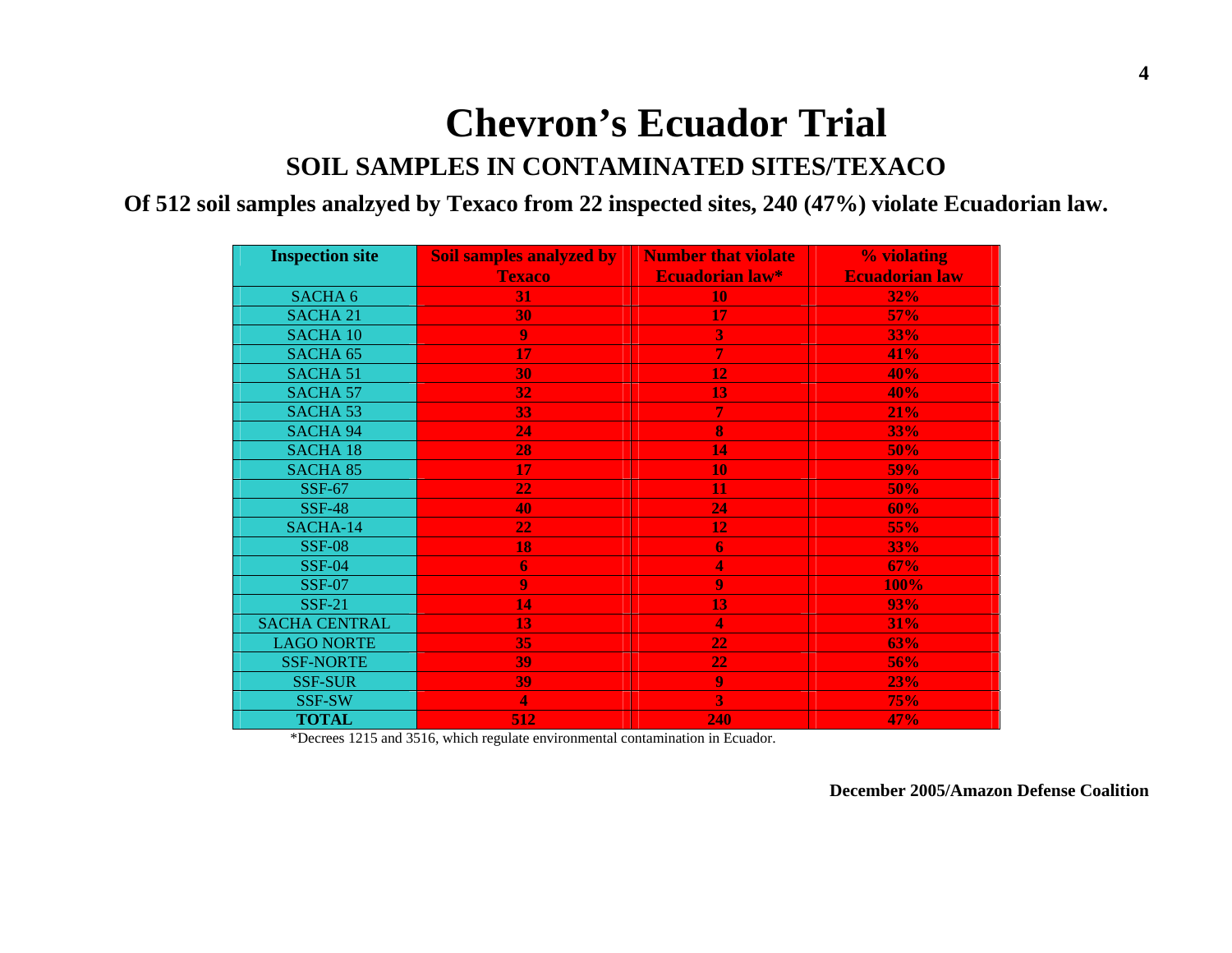### **Chevron's Ecuador Trial SOIL SAMPLES IN CONTAMINATED SITES/PLAINTIFFS**

#### **Of 166 soil samples analyzed by the plaintiffs from 22 inspected sites, 132 (79%) violate Ecuadorian law.**

| <b>Inspection site</b> | Soil samples analyzed by the<br><b>Number that violate</b> |                       | % violating           |
|------------------------|------------------------------------------------------------|-----------------------|-----------------------|
|                        | <b>plaintiffs</b>                                          | <b>Ecuadorian law</b> | <b>Ecuadorian law</b> |
| SACHA <sub>6</sub>     |                                                            |                       |                       |
| <b>SACHA 21</b>        |                                                            |                       |                       |
| <b>SACHA 10</b>        |                                                            |                       | 100%                  |
| SACHA <sub>65</sub>    | <b>10</b>                                                  | 6                     | 60%                   |
| <b>SACHA 51</b>        | 6                                                          | 6                     | <b>100%</b>           |
| <b>SACHA 57</b>        |                                                            | $\blacksquare$        | Ξ                     |
| SACHA <sub>53</sub>    | <b>10</b>                                                  | <b>10</b>             | 100%                  |
| <b>SACHA 94</b>        | 5                                                          | 5                     | <b>100%</b>           |
| <b>SACHA 18</b>        | 9                                                          | 9                     | <b>100%</b>           |
| <b>SACHA 85</b>        | 6                                                          | 6                     | <b>100%</b>           |
| <b>SSF-67</b>          | <b>10</b>                                                  | <b>10</b>             | <b>100%</b>           |
| <b>SSF-48</b>          | 15                                                         | 15                    | <b>100%</b>           |
| SACHA-14               | <b>12</b>                                                  | $\overline{9}$        | 75%                   |
| <b>SSF-08</b>          | 8                                                          | 6                     | 75%                   |
| $SSF-04$               | 7                                                          | 7                     | <b>100%</b>           |
| <b>SSF-07</b>          | <b>10</b>                                                  | 8                     | 80%                   |
| <b>SSF-21</b>          | <b>10</b>                                                  | 5                     | 50%                   |
| <b>SACHA CENTRAL</b>   | 5                                                          | 5                     | <b>100%</b>           |
| <b>LAGO NORTE</b>      | 20                                                         | 16                    | 80%                   |
| <b>SSF-NORTE</b>       | $\blacksquare$                                             | $\blacksquare$        | $\blacksquare$        |
| <b>SSF-SUR</b>         | 12                                                         | 7                     | 58%                   |
| SSF-SW                 | <b>10</b>                                                  |                       | 10%                   |
| <b>TOTAL</b>           | 166                                                        | <b>132</b>            | 79%                   |

\*Decrees 1215 and 3516, which regulate environmental contamination in Ecuador.